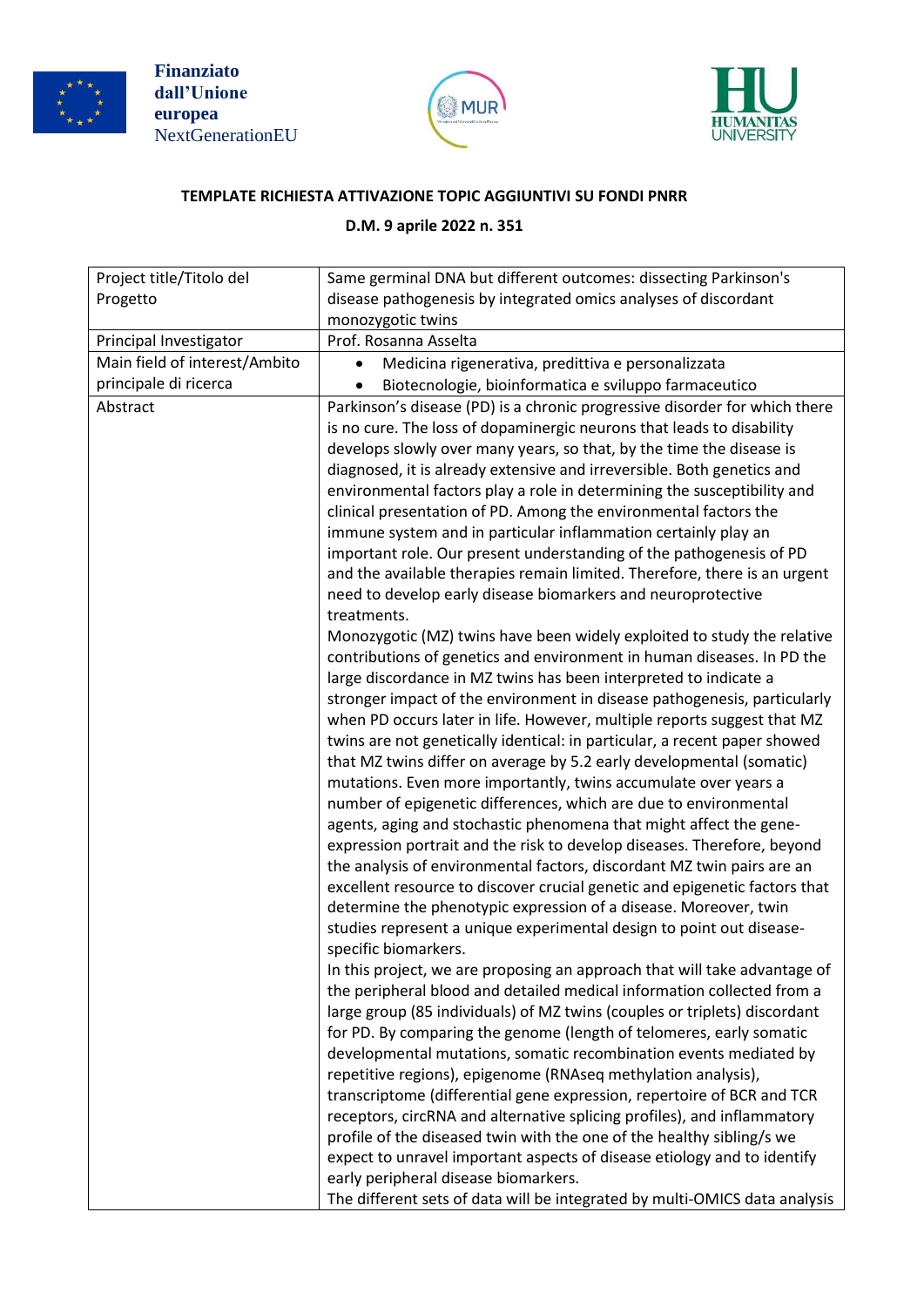





| Type of Co-funding                                                              | by Bayesian unsupervised methods or by artificial intelligence (AI)<br>approaches, and combined with deep phenotyping. Our work is expected<br>to pinpoint peripheral disease markers, hopefully providing a tool for the<br>early identification of individuals who will eventually develop the<br>disease. Moreover, we expect to leverage the power of genetically<br>identical twin comparison to identify subtle molecular disease-related<br>changes at the genetic/epigenetic/transcriptomic/metabolomic level<br>that could provide important clues on disease pathogenesis.<br>Importantly, data on the genome, exome, and transcriptome have<br>already been collected, and those on the epigenome and on the<br>inflammatory (proteome) profile are currently in the process of<br>collection.<br>D.M. 351/2022 - Borse di dottorato per la transizione digitale<br>X |
|---------------------------------------------------------------------------------|----------------------------------------------------------------------------------------------------------------------------------------------------------------------------------------------------------------------------------------------------------------------------------------------------------------------------------------------------------------------------------------------------------------------------------------------------------------------------------------------------------------------------------------------------------------------------------------------------------------------------------------------------------------------------------------------------------------------------------------------------------------------------------------------------------------------------------------------------------------------------------|
|                                                                                 |                                                                                                                                                                                                                                                                                                                                                                                                                                                                                                                                                                                                                                                                                                                                                                                                                                                                                  |
| Lab name and address                                                            | <b>Medical Genetics and RNA Biology</b><br>Department of Biomedical Sciences,<br>Humanitas University,<br>Via Rita Levi Montalcini 4, 20072 Pieve Emanuele, Milan, Italy                                                                                                                                                                                                                                                                                                                                                                                                                                                                                                                                                                                                                                                                                                         |
| Brief description of the<br>coherence of the Project in<br>relation to the PNRR | Our project proposal will be in line with the major objectives of the 2021-<br>2027 National Research Programme, including:                                                                                                                                                                                                                                                                                                                                                                                                                                                                                                                                                                                                                                                                                                                                                      |
| objectives <sup>3</sup>                                                         | Consequences and challenges of ageing. PD affects over 1% of the<br>population over the age of 60. As the second most common age-related<br>neurodegenerative disease after Alzheimer's disease, the health, social<br>and economic impact resulting from PD will continue to increase<br>alongside the longevity of the population. In Western Europe the annual<br>cost per PD patient is 6000-17000 euro and age is inversely correlated<br>with costs.                                                                                                                                                                                                                                                                                                                                                                                                                       |
|                                                                                 | Advanced diagnostics and precision medicine. The P4 medicine<br>(personalized, predictive, preventive, participatory) implies a deep<br>understanding of inter-individual differences in health/disease that are<br>due to genetic and environmental factors. As for PD, we are only<br>approaching to this side of medicine (the only notable example being the<br>GBA gene and the current clinical trials specifically developed for FBA<br>mutation carriers). Our project will dissect genetic and epigenetic<br>mechanisms behind PD, to reach the ultimate goal of changing<br>treatment paradigms by taking into account both genetic and epigenetic<br>factors.                                                                                                                                                                                                         |
|                                                                                 | In compliance with the principles of open science and FAIR data policy,<br>all the data produced with this project will be deposited in ad-hoc data<br>repository with dedicated accession numbers and associated with<br>detailed metadata. The analysis pipeline(s) will also be available to allow<br>reuse and replication of the main findings. The results of this project will<br>be presented at national/international congresses and published in peer-<br>reviewed open-access journals.<br>In addition, the proximity and full integration among Humanitas                                                                                                                                                                                                                                                                                                           |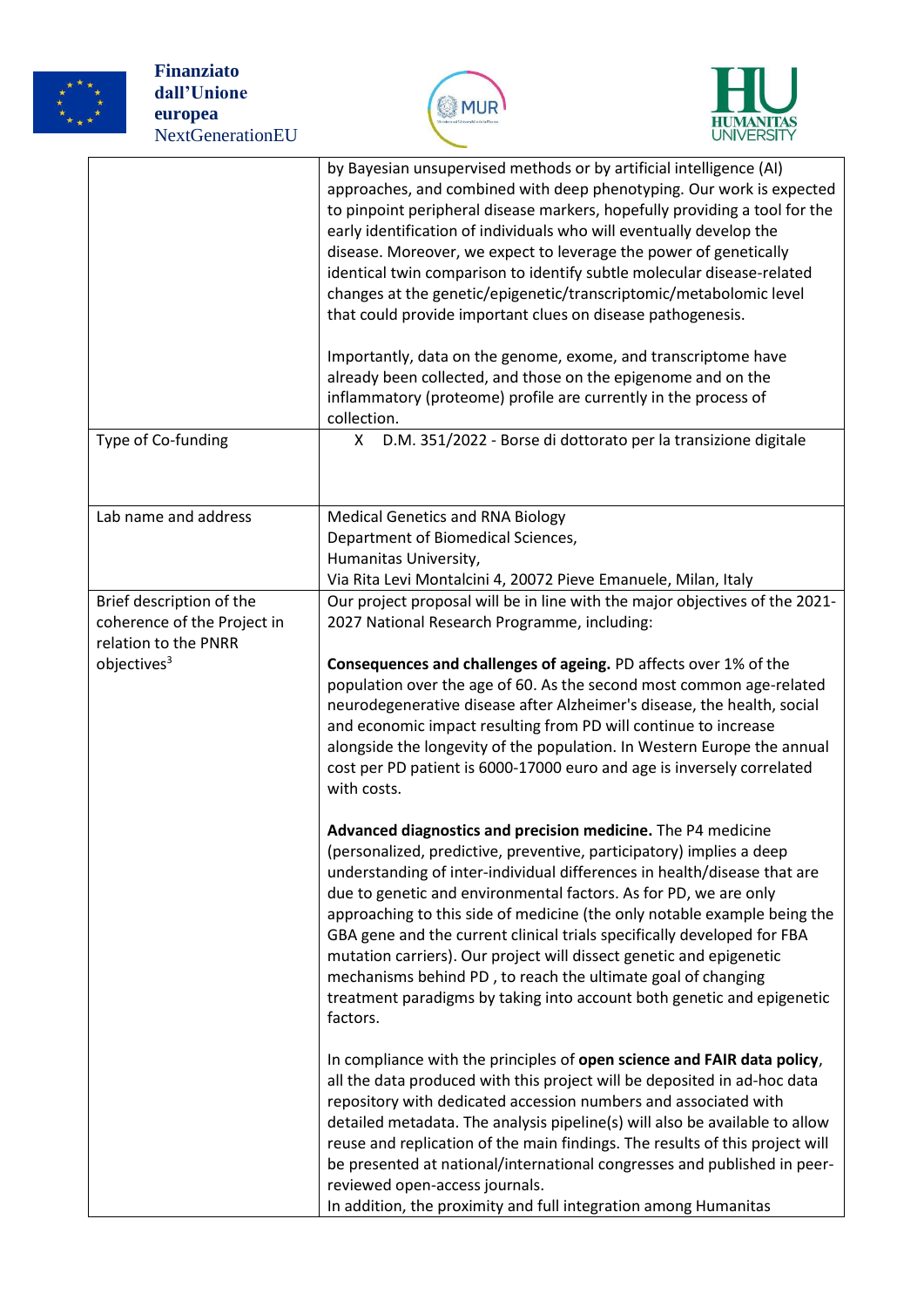





|                                                          | University, Humanitas Hospital and Humanitas Research Center, with<br>access to state-of-the -art technologies (e.g. omics and bioinformatics),<br>will provide the ideal environment for the successful completion of the<br>PhD program.                                                                                                                                                                       |
|----------------------------------------------------------|------------------------------------------------------------------------------------------------------------------------------------------------------------------------------------------------------------------------------------------------------------------------------------------------------------------------------------------------------------------------------------------------------------------|
|                                                          | All participants to this project will completely endorse and will be fully<br>committed to PNRR priorities.                                                                                                                                                                                                                                                                                                      |
| N. of months abroad (min. 6,                             | 6                                                                                                                                                                                                                                                                                                                                                                                                                |
| max. 18) [compulsory]                                    |                                                                                                                                                                                                                                                                                                                                                                                                                  |
| Name of the research                                     | Institute for Molecular Medicine Finland, University of Helsinki, Helsinki,                                                                                                                                                                                                                                                                                                                                      |
| institution/company abroad                               | Finland                                                                                                                                                                                                                                                                                                                                                                                                          |
| N. of months of internship                               | Not applicable                                                                                                                                                                                                                                                                                                                                                                                                   |
| (min. 6, max. 18)<br>[compulsory only for D.M. 352/2022] |                                                                                                                                                                                                                                                                                                                                                                                                                  |
| Name of the company <sup>3</sup>                         | Not applicable                                                                                                                                                                                                                                                                                                                                                                                                   |
| Scientific references                                    | 1. Straniero L, Rimoldi V, Monfrini E, Bonvegna S, Melistaccio G, Lake J,<br>Soldà G, Aureli M, Shankaracharya, Keagle P, Foroud T, Landers JE,<br>Blauwendraat C, Zecchinelli A, Cilia R, Di Fonzo A, Pezzoli G, Duga S,<br>Asselta R. Role of Lysosomal Gene Variants in Modulating GBA-<br>Associated Parkinson's Disease Risk. Mov Disord. 2022 Mar 9. doi:<br>10.1002/mds.28987. Online ahead of print.     |
|                                                          | 2. Straniero L, Asselta R, Bonvegna S, Rimoldi V, Melistaccio G, Soldà G,<br>Aureli M, Della Porta M, Lucca U, Di Fonzo A, Zecchinelli A, Pezzoli G,<br>Cilia R, Duga S. The SPID-GBA study: Sex distribution, Penetrance,<br>Incidence, and Dementia in GBA-PD. Neurol Genet. 2020 Oct<br>20;6(6):e523. doi: 10.1212/NXG.0000000000000523. eCollection<br>2020 Dec.                                             |
|                                                          | 3. Straniero L, Rimoldi V, Melistaccio G, Di Fonzo A, Pezzoli G, Duga S,<br>Asselta R. A rapid and low-cost test for screening the most common<br>Parkinson's disease-related GBA variants. Parkinsonism Relat Disord.<br>2020 Nov;80:138-141. doi: 10.1016/j.parkreldis.2020.09.036. Epub<br>2020 Sep 22.                                                                                                       |
|                                                          | 4. Straniero L, Rimoldi V, Samarani M, Goldwurm S, Di Fonzo A, Krüger R,<br>Deleidi M, Aureli M, Soldà G, Duga S, Asselta R. The GBAP1<br>pseudogene acts as a ceRNA for the glucocerebrosidase gene GBA<br>by sponging miR-22-3p. Sci Rep. 2017 Oct 5;7(1):12702. doi:<br>10.1038/s41598-017-12973-5.                                                                                                           |
|                                                          | 5. Cilia R, Tunesi S, Marotta G, Cereda E, Siri C, Tesei S, Zecchinelli AL,<br>Canesi M, Mariani CB, Meucci N, Sacilotto G, Zini M, Barichella M,<br>Magnani C, Duga S, Asselta R, Soldà G, Seresini A, Seia M, Pezzoli G,<br>Goldwurm S. Survival and dementia in GBA-associated Parkinson's<br>disease: The mutation matters. Ann Neurol. 2016 Nov;80(5):662-<br>673. doi: 10.1002/ana.24777. Epub 2016 Oct 3. |
|                                                          | 6. Asselta R, Rimoldi V, Siri C, Cilia R, Guella I, Tesei S, Soldà G, Pezzoli G,<br>Duga S, Goldwurm S. Glucocerebrosidase mutations in primary                                                                                                                                                                                                                                                                  |